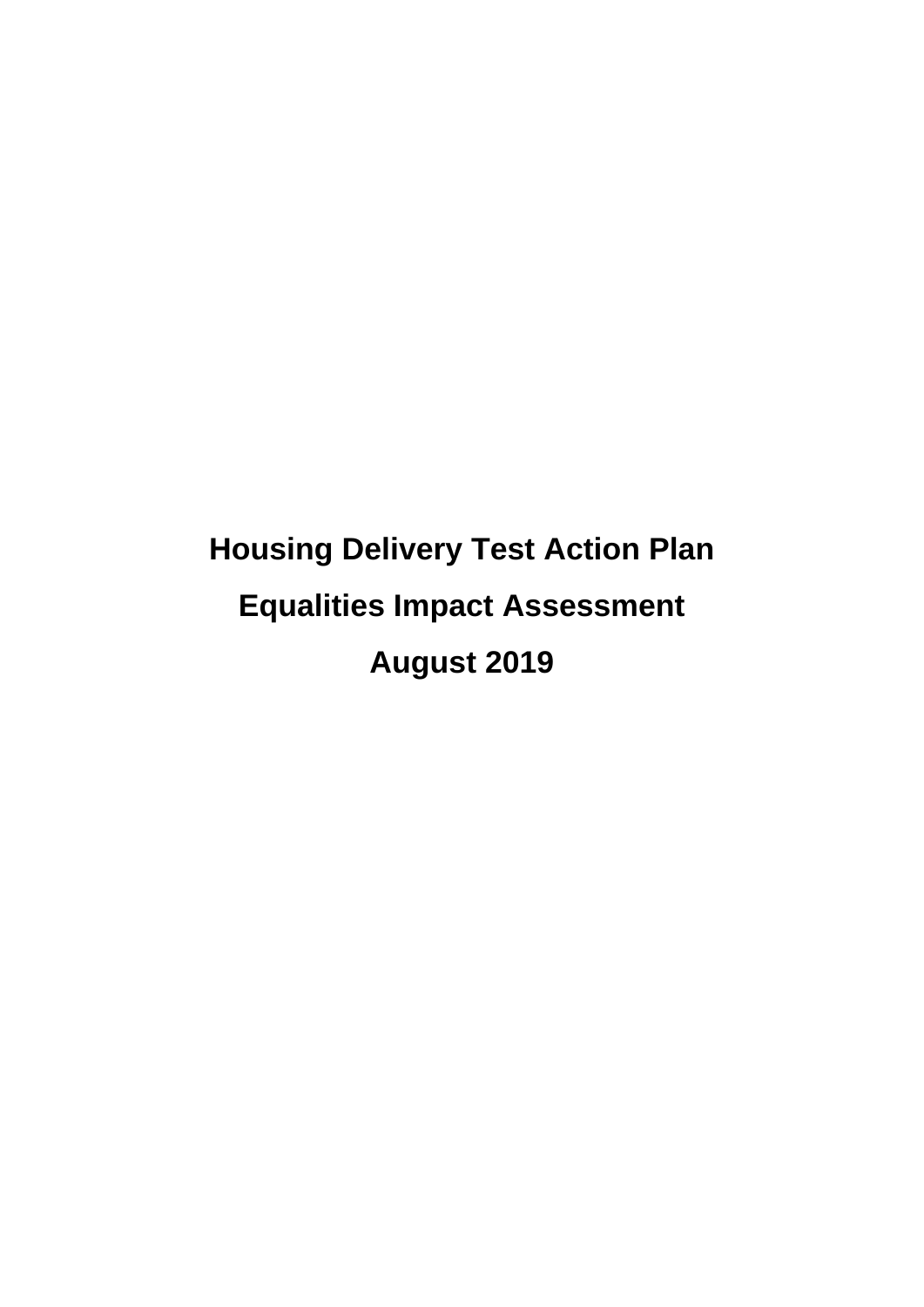# **Guidance notes**

#### **Things to remember:**

Under the Public Sector Equality Duty (PSED) public authorities are required to have due regard to the aims of the general equality duty when making decisions and when setting policies. Understanding the affect of the council's policies and practices on people with different protected characteristics is an important part of complying with the general equality duty. Under the PSED the council must ensure that:

- Decision-makers are aware of the general equality duty's requirements.
- The general equality duty is complied with before and at the time a particular policy is under consideration and when a decision is taken.
- We consciously consider the need to do the things set out in the aims of the general equality duty as an integral part of the decision-making process.
- We have sufficient information to understand the effects of the policy, or the way a function is carried out, on the aims set out in the general equality duty.
- We review policies or decisions, for example, if the make-up of service users changes, as the general equality duty is a continuing duty.
- We take responsibility for complying with the general equality duty in relation to all their relevant functions. Responsibility cannot be delegated to external organisations that are carrying out public functions on their behalf.
- We consciously consider the need to do the things set out in the aims of the general equality duty not only when a policy is developed and decided upon, but when it is being implemented.

Best practice guidance from the Equality and Human Rights Commission recommends that public bodies:

- Consider all the protected characteristics and all aims of the general equality duty (apart from in relation to marriage and civil partnership, where only the discrimination aim applies).
- Use equality analysis to inform policy as it develops to avoid unnecessary additional activity.
- Focus on understanding the effects of a policy on equality and any actions needed as a result, not the production of a document.
- Consider how the time and effort involved should relate to the importance of the policy to equality.
- Think about steps to advance equality and good relations as well as eliminate discrimination.
- Use good evidence. Where it isn't available, take steps to gather it (where practical and proportionate).
- Use insights from engagement with employees, service users and others who can help provide evidence for equality analysis.

Equality analysis should be referenced in community impact statements in Council reports. Community impact statements are a corporate requirement in all reports to the following meetings: the cabinet, individual decision makers, scrutiny, regulatory committees and community councils. Community impact statements enable decision makers to identify more easily how a decision might affect different communities in Southwark and to consider any implications for equality and diversity.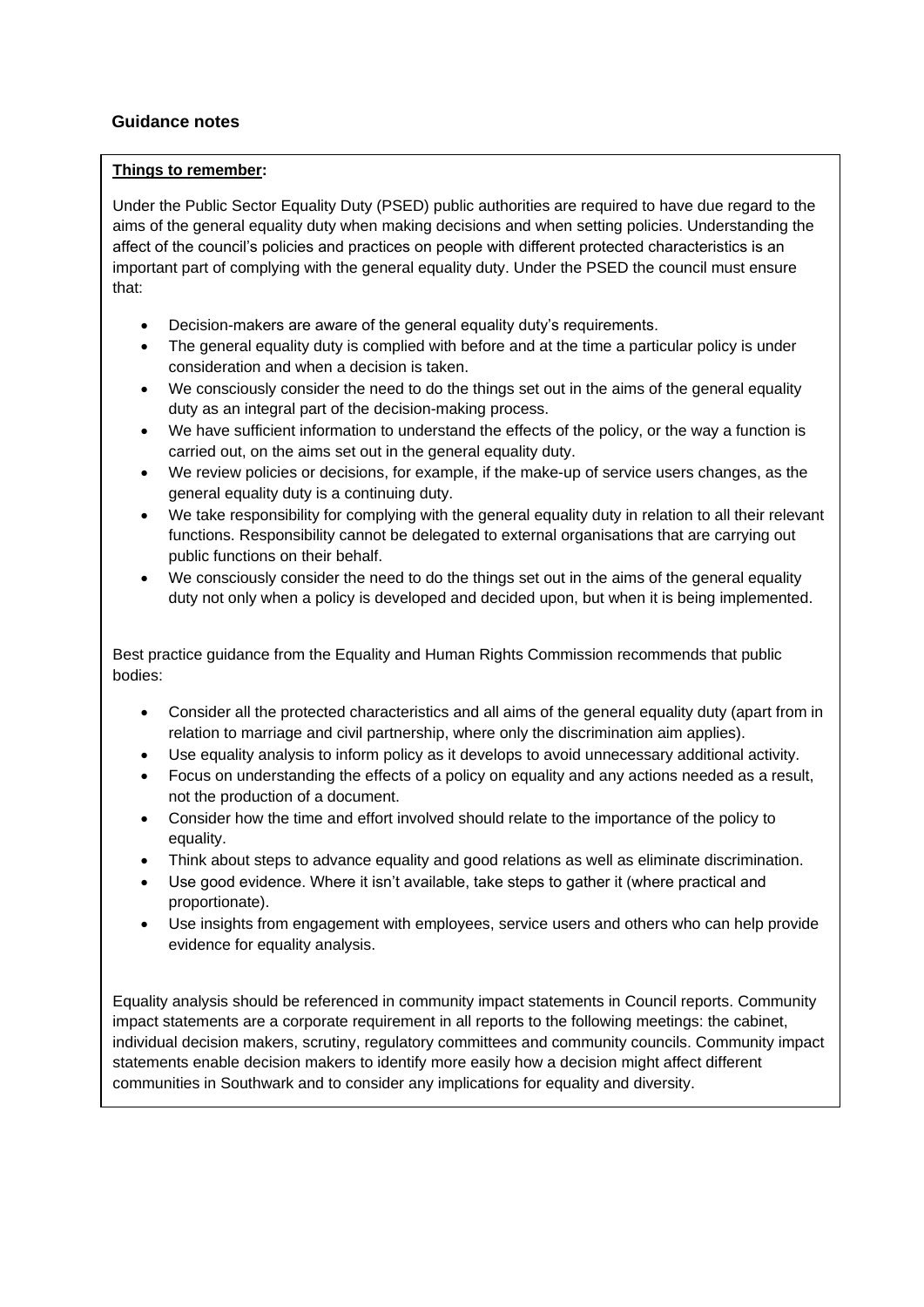The public will be able to view and scrutinise any equality analysis undertaken. Equality analysis should therefore be written in a clear and transparent way using plain English. Equality analysis may be published under the council's publishing of equality information, or be present within divisional/departmental/service business plans. These will be placed on the website for public view under the council's Publications Scheme.

Equality analysis should be reviewed after a sensible period of time to see if business needs have changed and/or if the effects that were expected have occurred. If not then you will need to consider amending your policy accordingly. This does not mean repeating the equality analysis, but using the experience gained through implementation to check the findings and to make any necessary adjustments. Engagement with the community is recommended as part of the development of equality analysis. The council's Community Engagement Division and critical friend, the Forum for Equality and Human Rights in Southwark can assist with this (see section below on community engagement and www.southwarkadvice.org.uk).

Whilst the equality analysis is being considered, Southwark Council recommends considering health and wellbeing implications, as health and health inequalities are strongly influenced by the environment we live and work in. As a major provider of services to Southwark residents, the council has a legal duty to reduce health inequalities and this is reflected in its values and aims. For this reason, the council recommends considering health and wellbeing impacts in all equality analyses, not forgetting to include identified potential mitigating actions.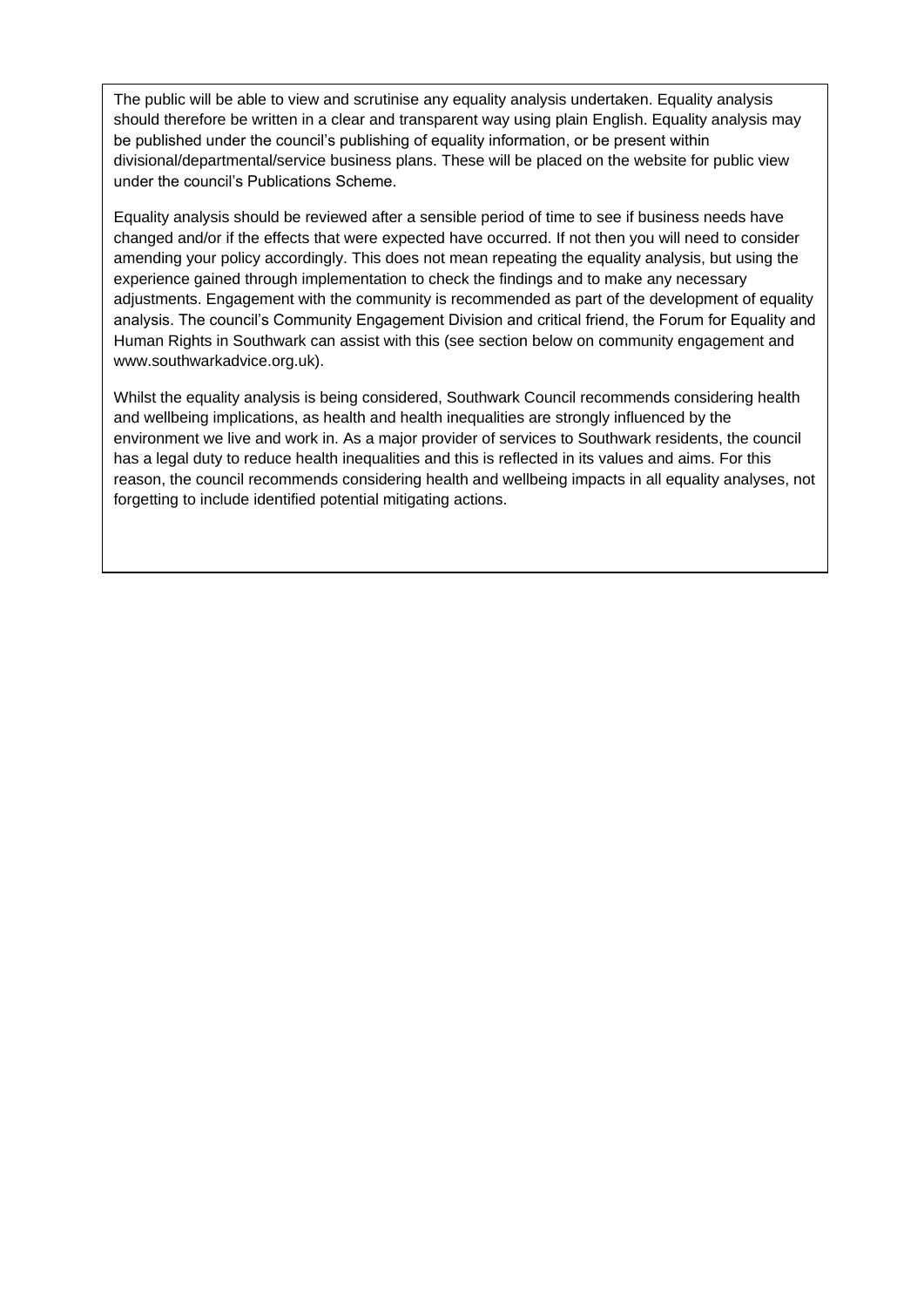**Section 1: Equality analysis details** 

| <b>Proposed policy/decision/business plan</b>   Housing Delivery Test Action Plan |  |
|-----------------------------------------------------------------------------------|--|
| to which this equality analysis relates                                           |  |

| <b>Equality analysis author</b> | Hajnalka Kurti      |                 |                        |
|---------------------------------|---------------------|-----------------|------------------------|
| <b>Strategic Director</b>       | Simon Bevan         |                 |                        |
| <b>Department</b>               | Planning            | <b>Division</b> | Place and<br>Wellbeing |
| Date of analysis                | <b>August, 2019</b> |                 |                        |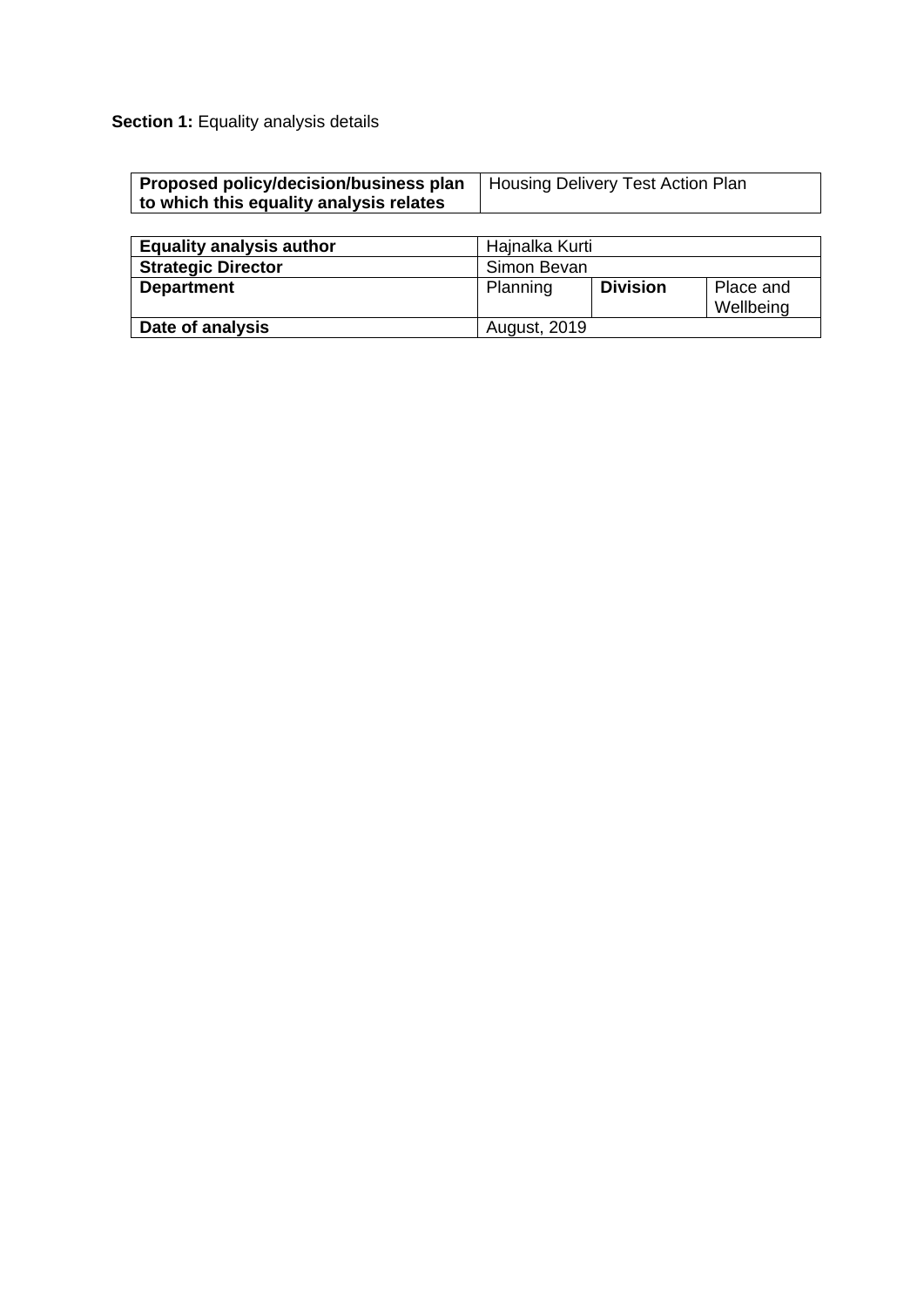# **Section 2:** Brief description of policy/decision/business plan

The Council has produced a Housing Delivery Test Action Plan (HDTAP) in response to the introduction of the Housing Delivery Test by The Ministry of Housing, Communities and Local Government (MHCLG) in November, 2018.

The action plan is a practical document to review Southwark's approach to housing delivery, and to help understand the potential influencing factors and obstacles to housing delivery. With consideration of the issues identified the HDTAP sets out actions to encourage and increase the delivery of new homes. These actions also include initiatives and programmes we are currently progressing.

The actions identified in the HDTAP seek to boost the delivery of new homes, including affordable homes, which will have a positive impact on all individuals in Southwark, including those with protected characteristics.

There is a pressing need of housing in the borough, especially of affordable housing. Boosting housing delivery will deliver more market homes, intermediate affordable homes and social rented homes including wheelchair accessible dwellings more quickly to meet the varied needs of local people.

Providing more homes for general need, would increase the number of affordable homes, reducing the Council's housing waiting list for social rented homes. It would also reduce the need for temporary accommodation, which is usually social rented, providing much needed permanent housing. This is likely to have benefits for younger people who are unable to access the housing market, families with young children and the elderly and those with protected characteristics.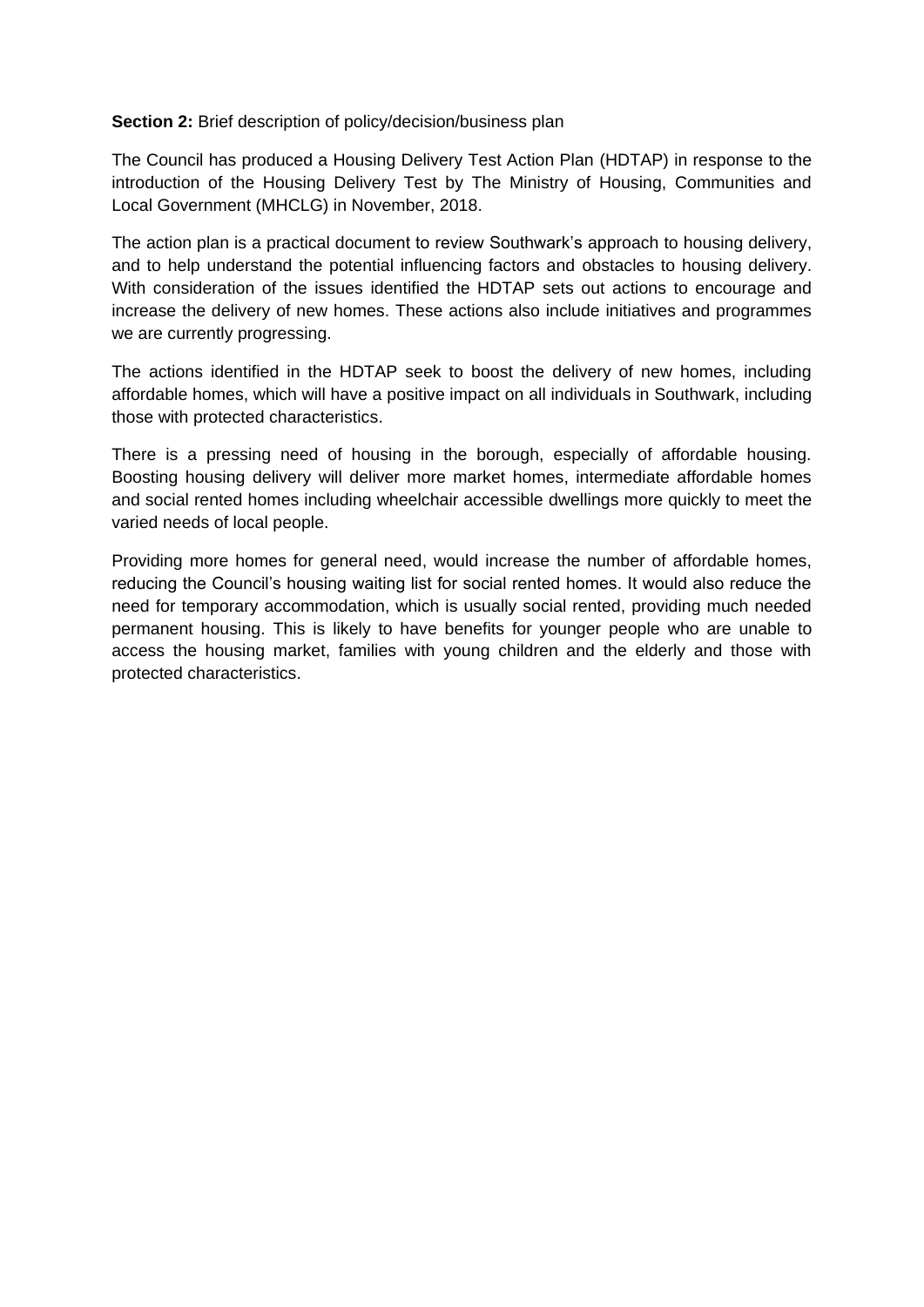**Section 3:** Service users and stakeholders

| <b>Service users and stakeholders</b>                                       |                                                                                                                                                                                                                                 |
|-----------------------------------------------------------------------------|---------------------------------------------------------------------------------------------------------------------------------------------------------------------------------------------------------------------------------|
| Key users of the department or                                              | Members of the public; Developers; Local                                                                                                                                                                                        |
| service                                                                     | Authorities; Housing Associations; Environment<br>Leisure Department; Housing<br>and<br>and<br>Modernisation Department; Councillors; Finance<br>Governance Department; Place<br>and<br>and<br><b>Wellbeing Department.</b>     |
| Key stakeholders were/are Involved<br>in this policy/decision/business plan | Members of the public; Housing Associations;<br>Local Authorities; Housing and Modernisation<br>Department; Councillors; Finance<br>and<br>Governance Department; Place and Wellbeing<br>Department; Planning Advisory Service. |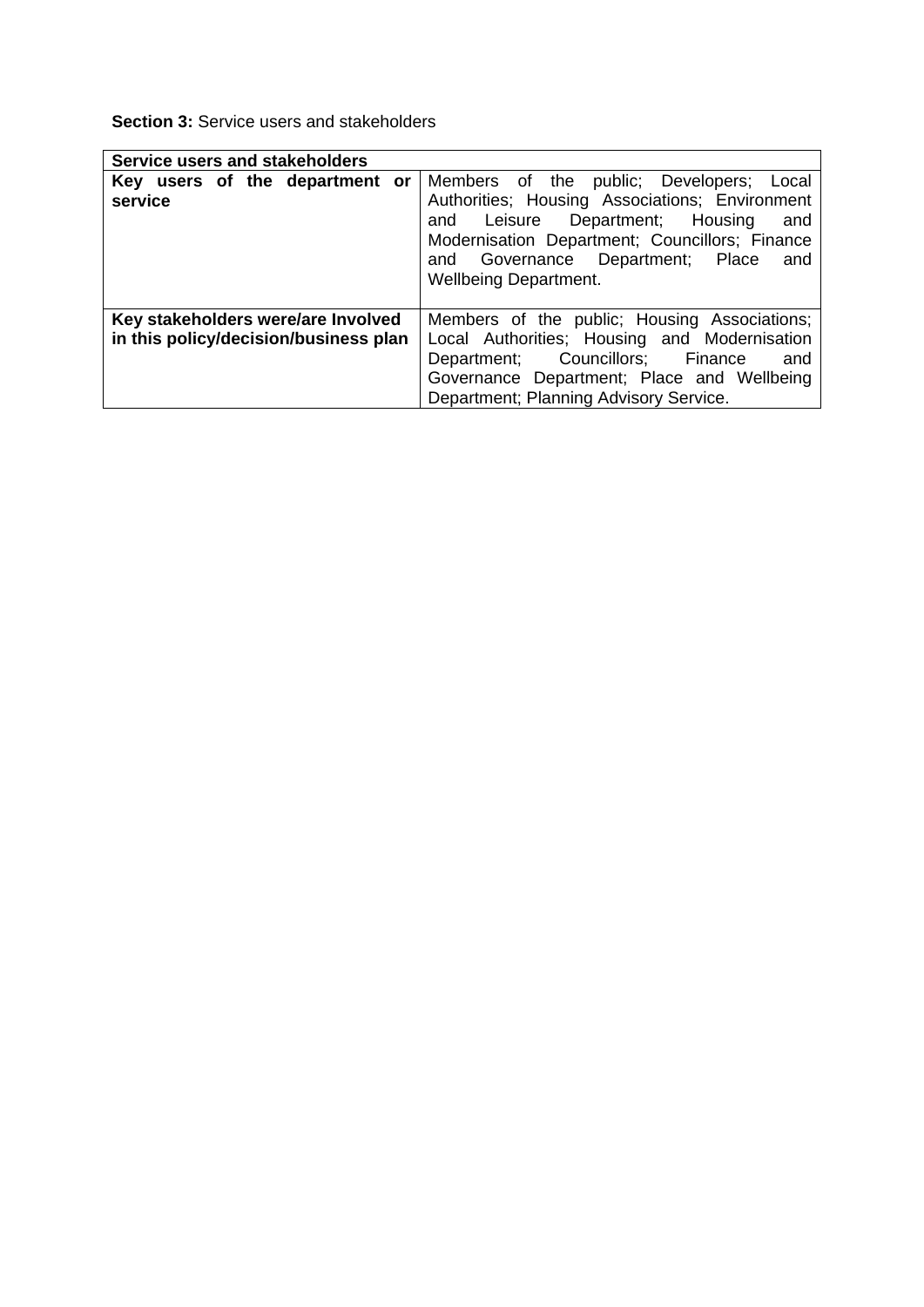# **Section 4: Pre-implementation equality analysis**

This section considers the potential impacts (positive and negative) on groups with 'protected characteristics', the equality information on which this analysis is based and any mitigating actions to be taken.

The first column on the left is for societal and economic issues (discrimination, higher poverty levels) and the second column on the right for health issues, physical and mental. As the two aspects are heavily interrelated it may not be practical to fill out both columns on all protected characteristics. The aim is, however, to ensure that health is given special consideration, as it is the council's declared intention to reduce health inequalities in the borough. The Public Health Team can assist with research and data.

| Age - Where this is referred to, it refers to a person belonging to a particular age (e.g. 32                                                                                                                                                                                                                                                                                                                                                            |                                                                                                                                                                                                                                                                                                                                                                                                                                           |  |  |  |
|----------------------------------------------------------------------------------------------------------------------------------------------------------------------------------------------------------------------------------------------------------------------------------------------------------------------------------------------------------------------------------------------------------------------------------------------------------|-------------------------------------------------------------------------------------------------------------------------------------------------------------------------------------------------------------------------------------------------------------------------------------------------------------------------------------------------------------------------------------------------------------------------------------------|--|--|--|
| year olds) or range of ages (e.g. 18 - 30 year olds).                                                                                                                                                                                                                                                                                                                                                                                                    |                                                                                                                                                                                                                                                                                                                                                                                                                                           |  |  |  |
| Potential impacts (positive and negative)                                                                                                                                                                                                                                                                                                                                                                                                                | Potential health impacts (positive and                                                                                                                                                                                                                                                                                                                                                                                                    |  |  |  |
| proposed policy/decision/business<br>оf                                                                                                                                                                                                                                                                                                                                                                                                                  | negative)                                                                                                                                                                                                                                                                                                                                                                                                                                 |  |  |  |
| plan                                                                                                                                                                                                                                                                                                                                                                                                                                                     |                                                                                                                                                                                                                                                                                                                                                                                                                                           |  |  |  |
| The HDTAP is anticipated to have positive<br>social benefits for people of all ages living<br>and working in Southwark. Reviewing our<br>current approach to housing delivery and<br>setting out new actions to boost the provision<br>of a wide range of new homes would have a<br>positive social impact for all, including those<br>with protected characteristics. There are no<br>foreseen negative social impacts to people<br>based on their age. | The HDTAP is anticipated to have positive<br>health impacts for all different groups in<br>Southwark. Reviewing our current approach<br>to housing delivery and setting out new<br>actions to boost the provision of a wide<br>range of new homes would have positive<br>health impacts for all, including those with<br>protected characteristics. There are<br>no.<br>foreseen negative health impacts to people<br>based on their age. |  |  |  |
| Equality information on which above<br>analysis is based                                                                                                                                                                                                                                                                                                                                                                                                 | Health data on which above analysis is<br>based                                                                                                                                                                                                                                                                                                                                                                                           |  |  |  |
| Feedback from consultation events<br>and                                                                                                                                                                                                                                                                                                                                                                                                                 | Feedback from consultation events<br>and                                                                                                                                                                                                                                                                                                                                                                                                  |  |  |  |
|                                                                                                                                                                                                                                                                                                                                                                                                                                                          |                                                                                                                                                                                                                                                                                                                                                                                                                                           |  |  |  |
| workshops.                                                                                                                                                                                                                                                                                                                                                                                                                                               | workshops.                                                                                                                                                                                                                                                                                                                                                                                                                                |  |  |  |
|                                                                                                                                                                                                                                                                                                                                                                                                                                                          |                                                                                                                                                                                                                                                                                                                                                                                                                                           |  |  |  |
| Mitigating actions to be taken                                                                                                                                                                                                                                                                                                                                                                                                                           |                                                                                                                                                                                                                                                                                                                                                                                                                                           |  |  |  |
| We will continue to monitor and review the HDTAP to ensure that the likelihood of negative                                                                                                                                                                                                                                                                                                                                                               |                                                                                                                                                                                                                                                                                                                                                                                                                                           |  |  |  |
| impacts arising is minimal.                                                                                                                                                                                                                                                                                                                                                                                                                              |                                                                                                                                                                                                                                                                                                                                                                                                                                           |  |  |  |

**Disability** - A person has a disability if s/he has a physical or mental impairment which has a substantial and long-term adverse effect on that person's ability to carry out normal day-today activities. **Potential impacts (positive and negative) of proposed policy/decision/business plan Potential health impacts (positive and negative)**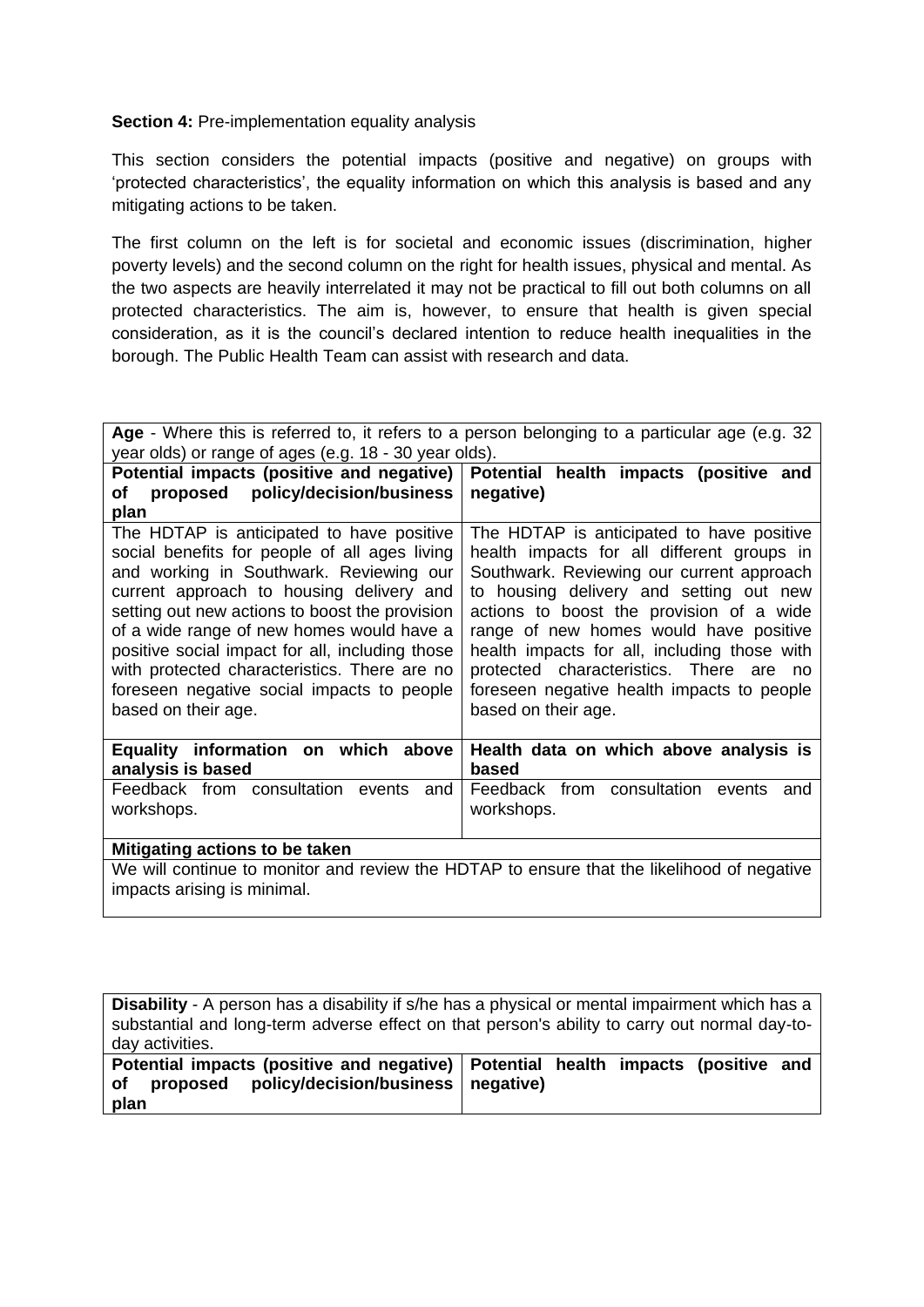| The HDTAP is anticipated to have positive<br>social impacts for all different groups in<br>Southwark. Reviewing our current approach<br>to housing delivery and setting out new<br>actions to boost the provision of a wide<br>range of new homes would have a positive<br>social impact for all, including those with<br>protected characteristics. There are<br>no<br>foreseen negative social impacts to people<br>who have a disability. | The HDTAP is anticipated to have positive<br>health impacts for all different groups in<br>Southwark. Reviewing our current approach<br>to housing delivery and setting out new<br>actions to boost the provision of a wide<br>range of new homes would have positive<br>health impacts for all, including those with<br>protected characteristics. There are no<br>foreseen negative health impacts to people<br>who have a disability. |
|----------------------------------------------------------------------------------------------------------------------------------------------------------------------------------------------------------------------------------------------------------------------------------------------------------------------------------------------------------------------------------------------------------------------------------------------|------------------------------------------------------------------------------------------------------------------------------------------------------------------------------------------------------------------------------------------------------------------------------------------------------------------------------------------------------------------------------------------------------------------------------------------|
| Equality information on which above<br>analysis is based                                                                                                                                                                                                                                                                                                                                                                                     | Health data on which above analysis is<br>based                                                                                                                                                                                                                                                                                                                                                                                          |
| Feedback from consultation events<br>and<br>workshops.                                                                                                                                                                                                                                                                                                                                                                                       | Feedback from consultation events<br>and<br>workshops.                                                                                                                                                                                                                                                                                                                                                                                   |
| Mitigating actions to be taken                                                                                                                                                                                                                                                                                                                                                                                                               |                                                                                                                                                                                                                                                                                                                                                                                                                                          |
| impacts arising is minimal.                                                                                                                                                                                                                                                                                                                                                                                                                  | We will continue to monitor and review the HDTAP to ensure that the likelihood of negative                                                                                                                                                                                                                                                                                                                                               |

| <b>Gender reassignment</b> - The process of transitioning from one gender to another.                                                                                                                                                                                                                                                                                                                                                                          |                                                                                                                                                                                                                                                                                                                                                                                                                                                               |  |  |  |
|----------------------------------------------------------------------------------------------------------------------------------------------------------------------------------------------------------------------------------------------------------------------------------------------------------------------------------------------------------------------------------------------------------------------------------------------------------------|---------------------------------------------------------------------------------------------------------------------------------------------------------------------------------------------------------------------------------------------------------------------------------------------------------------------------------------------------------------------------------------------------------------------------------------------------------------|--|--|--|
| Potential impacts (positive and negative)<br>policy/decision/business<br>proposed<br>οf<br>plan                                                                                                                                                                                                                                                                                                                                                                | Potential health impacts (positive and<br>negative)                                                                                                                                                                                                                                                                                                                                                                                                           |  |  |  |
| The HDTAP is anticipated to have positive<br>social impacts for all different groups in<br>Southwark. Reviewing our current approach<br>to housing delivery and setting out new<br>actions to boost the provision of a wide<br>range of new homes would have a positive<br>social impact for all, including those with<br>protected characteristics. There are<br>no.<br>foreseen negative social impacts to people<br>who have undergone gender reassignment. | The HDTAP is anticipated to have positive<br>health impacts for all different groups in<br>Southwark. Reviewing our current approach<br>to housing delivery and setting out new<br>actions to boost the provision of a wide<br>range of new homes would have positive<br>health impacts for all, including those with<br>protected characteristics. There are<br>no.<br>foreseen negative health impacts to people<br>who have undergone gender reassignment. |  |  |  |
| Equality information on which above<br>analysis is based                                                                                                                                                                                                                                                                                                                                                                                                       | Health data on which above analysis is<br>based                                                                                                                                                                                                                                                                                                                                                                                                               |  |  |  |
| Feedback from consultation events<br>and<br>workshops.                                                                                                                                                                                                                                                                                                                                                                                                         | Feedback from consultation events<br>and<br>workshops.                                                                                                                                                                                                                                                                                                                                                                                                        |  |  |  |
| Mitigating actions to be taken                                                                                                                                                                                                                                                                                                                                                                                                                                 |                                                                                                                                                                                                                                                                                                                                                                                                                                                               |  |  |  |
| impacts arising is minimal.                                                                                                                                                                                                                                                                                                                                                                                                                                    | We will continue to monitor and review the HDTAP to ensure that the likelihood of negative                                                                                                                                                                                                                                                                                                                                                                    |  |  |  |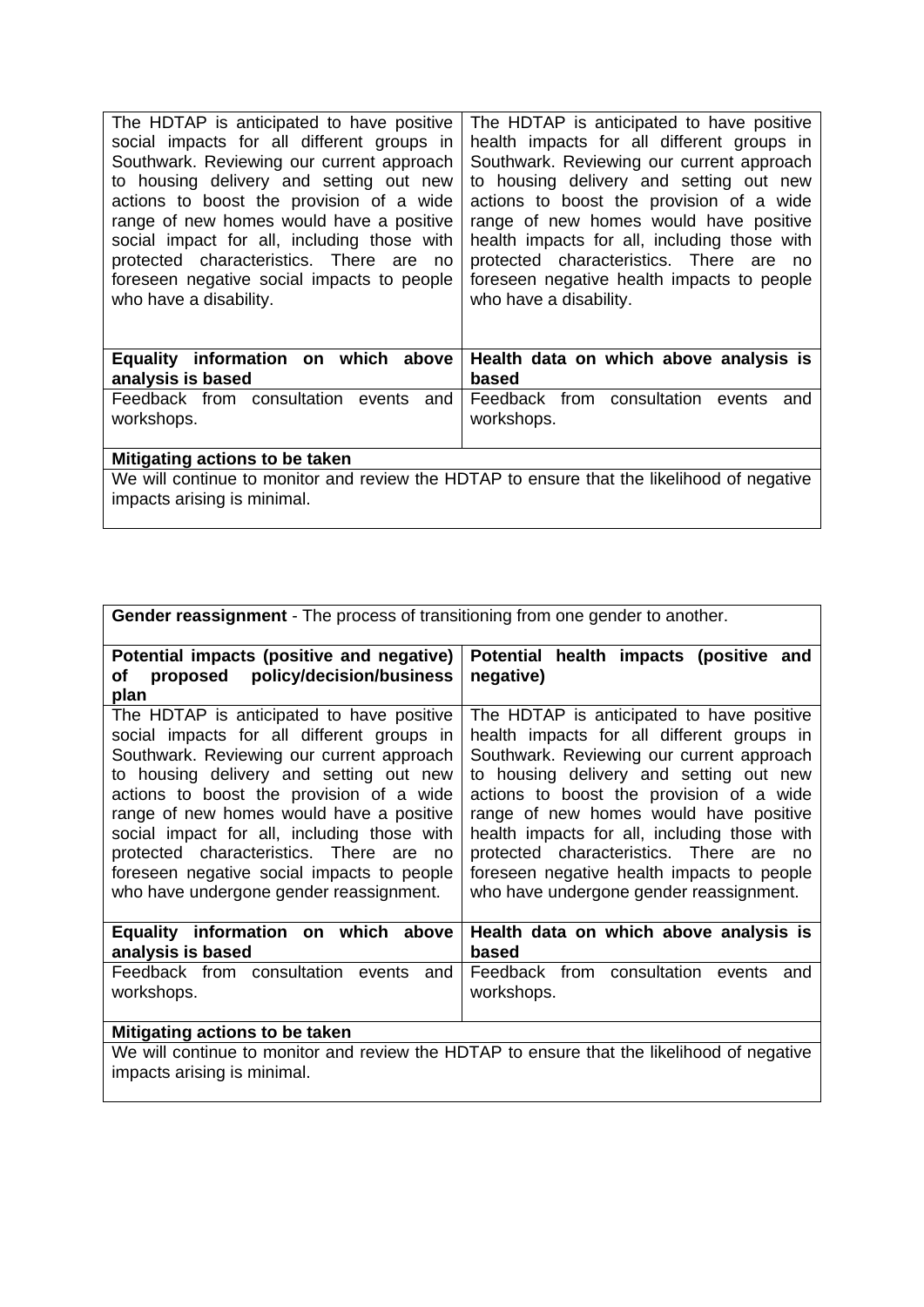| <b>Pregnancy and maternity</b> - Pregnancy is the condition of being pregnant or expecting a  |
|-----------------------------------------------------------------------------------------------|
| baby. Maternity refers to the period after the birth, and is linked to maternity leave in the |
| employment context. In the non-work context, protection against maternity discrimination is   |
| for 26 weeks after giving birth, and this includes treating a woman unfavourably because she  |
| is breastfeeding.                                                                             |

| Potential impacts (positive and negative)                                                                                                                                                                                                                                                                                                                                                                                                                               | Potential health impacts (positive and                                                                                                                                                                                                                                                                                                                                                                                                                                  |
|-------------------------------------------------------------------------------------------------------------------------------------------------------------------------------------------------------------------------------------------------------------------------------------------------------------------------------------------------------------------------------------------------------------------------------------------------------------------------|-------------------------------------------------------------------------------------------------------------------------------------------------------------------------------------------------------------------------------------------------------------------------------------------------------------------------------------------------------------------------------------------------------------------------------------------------------------------------|
| proposed policy/decision/business<br>оf                                                                                                                                                                                                                                                                                                                                                                                                                                 | negative)                                                                                                                                                                                                                                                                                                                                                                                                                                                               |
| plan                                                                                                                                                                                                                                                                                                                                                                                                                                                                    |                                                                                                                                                                                                                                                                                                                                                                                                                                                                         |
| The HDTAP is anticipated to have positive<br>social impacts for all different groups in<br>Southwark. Reviewing our current approach<br>to housing delivery and setting out new<br>actions to boost the provision of a wide<br>range of new homes would have a positive<br>social impact for all, including those with<br>protected characteristics. There are<br>no<br>foreseen negative social impacts to people<br>who are pregnant or have recently given<br>birth. | The HDTAP is anticipated to have positive<br>health impacts for all different groups in<br>Southwark. Reviewing our current approach<br>to housing delivery and setting out new<br>actions to boost the provision of a wide<br>range of new homes would have positive<br>health impacts for all, including those with<br>protected characteristics. There are<br>no.<br>foreseen negative health impacts to people<br>who are pregnant or have recently given<br>birth. |
| Equality information on which above<br>analysis is based                                                                                                                                                                                                                                                                                                                                                                                                                | Health data on which above analysis is<br>based                                                                                                                                                                                                                                                                                                                                                                                                                         |
| Feedback from consultation events<br>and                                                                                                                                                                                                                                                                                                                                                                                                                                | Feedback from consultation events and                                                                                                                                                                                                                                                                                                                                                                                                                                   |
| workshops.                                                                                                                                                                                                                                                                                                                                                                                                                                                              | workshops.                                                                                                                                                                                                                                                                                                                                                                                                                                                              |
|                                                                                                                                                                                                                                                                                                                                                                                                                                                                         |                                                                                                                                                                                                                                                                                                                                                                                                                                                                         |
| Mitigating actions to be taken                                                                                                                                                                                                                                                                                                                                                                                                                                          |                                                                                                                                                                                                                                                                                                                                                                                                                                                                         |

We will continue to monitor and review the HDTAP to ensure that the likelihood of negative impacts arising is minimal.

**Race** - Refers to the protected characteristic of Race. It refers to a group of people defined by their race, colour, and nationality (including citizenship) ethnic or national origins. N.B. Gypsy, Roma and Traveller are recognised racial groups and their needs should be considered alongside all others

| Potential impacts (positive and negative)     | Potential health impacts (positive and       |
|-----------------------------------------------|----------------------------------------------|
| proposed policy/decision/business<br>of       | negative)                                    |
| plan                                          |                                              |
| The HDTAP is anticipated to have positive     | The HDTAP is anticipated to have positive    |
| social impacts for all different groups in    | health impacts for all different groups in   |
| Southwark. Reviewing our current approach     | Southwark. Reviewing our current approach    |
| to housing delivery and setting out new       | to housing delivery and setting out new      |
| actions to boost the provision of a wide      | actions to boost the provision of a wide     |
| range of new homes would have a positive      | range of new homes would have positive       |
| social impact for all, including those with   | health impacts for all, including those with |
| protected characteristics. There are no       | protected characteristics. There are no      |
| foreseen negative social impacts to people    | foreseen negative health impacts to people   |
| belonging to any race.                        | belonging to any race.                       |
|                                               |                                              |
| <b>Equality information</b><br>on which above | Health data on which above analysis is       |
| analysis is based                             | based                                        |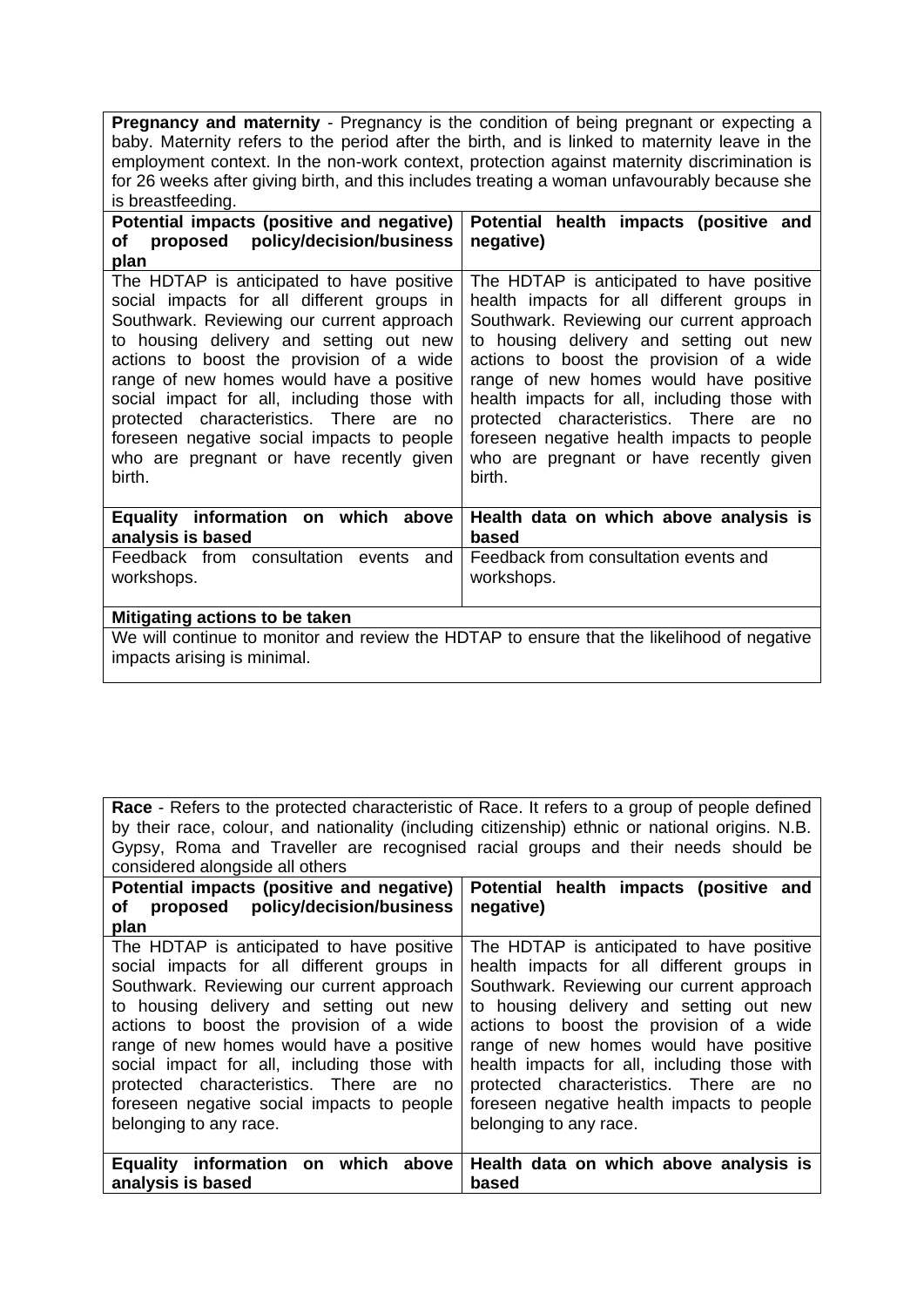| workshops. |                                |  | workshops. | Feedback from consultation events and Feedback from consultation events | and |
|------------|--------------------------------|--|------------|-------------------------------------------------------------------------|-----|
|            | Mitigating actions to be taken |  |            |                                                                         |     |

We will continue to monitor and review the HDTAP to ensure that the likelihood of negative impacts arising is minimal.

**Religion and belief** - Religion has the meaning usually given to it but belief includes religious and philosophical beliefs including lack of belief (e.g. Atheism). Generally, a belief should affect your life choices or the way you live for it to be included in the definition.

| Potential impacts (positive and negative)                                                                                                                                                                                                                                                                                                                                                                                        | Potential health impacts (positive and                                                                                                                                                                                                                                                                                                                                                                                      |
|----------------------------------------------------------------------------------------------------------------------------------------------------------------------------------------------------------------------------------------------------------------------------------------------------------------------------------------------------------------------------------------------------------------------------------|-----------------------------------------------------------------------------------------------------------------------------------------------------------------------------------------------------------------------------------------------------------------------------------------------------------------------------------------------------------------------------------------------------------------------------|
| proposed policy/decision/business<br>оf                                                                                                                                                                                                                                                                                                                                                                                          | negative)                                                                                                                                                                                                                                                                                                                                                                                                                   |
| plan                                                                                                                                                                                                                                                                                                                                                                                                                             |                                                                                                                                                                                                                                                                                                                                                                                                                             |
| The HDTAP is anticipated to have positive<br>social impacts for all different groups in<br>Southwark. Reviewing our current approach<br>to housing delivery and setting out new<br>actions to boost the provision of a wide<br>range of new homes would have a positive<br>social impact for all, including those with<br>protected characteristics. There are<br>no.<br>foreseen negative social impacts to any faith<br>group. | The HDTAP is anticipated to have positive<br>health impacts for all different groups in<br>Southwark. Reviewing our current approach<br>to housing delivery and setting out new<br>actions to boost the provision of a wide<br>range of new homes would have positive<br>health impacts for all, including those with<br>protected characteristics. There are no<br>foreseen negative health impacts to any faith<br>group. |
| Equality information on which above<br>analysis is based                                                                                                                                                                                                                                                                                                                                                                         | Health data on which above analysis is<br>based                                                                                                                                                                                                                                                                                                                                                                             |
| Feedback from consultation events<br>and<br>workshops.                                                                                                                                                                                                                                                                                                                                                                           | Feedback from consultation events<br>and<br>workshops.                                                                                                                                                                                                                                                                                                                                                                      |
| Mitigating actions to be taken                                                                                                                                                                                                                                                                                                                                                                                                   |                                                                                                                                                                                                                                                                                                                                                                                                                             |
|                                                                                                                                                                                                                                                                                                                                                                                                                                  | We will continue to monitor and review the HDTAP to ensure that the likelihood of negative                                                                                                                                                                                                                                                                                                                                  |
| impacts arising is minimal.                                                                                                                                                                                                                                                                                                                                                                                                      |                                                                                                                                                                                                                                                                                                                                                                                                                             |

| <b>Sex</b> - A man or a woman.                                                                                                                                                                                                                                                                                                                                                                                                            |                                                                                                                                                                                                                                                                                                                                                                                                                                          |
|-------------------------------------------------------------------------------------------------------------------------------------------------------------------------------------------------------------------------------------------------------------------------------------------------------------------------------------------------------------------------------------------------------------------------------------------|------------------------------------------------------------------------------------------------------------------------------------------------------------------------------------------------------------------------------------------------------------------------------------------------------------------------------------------------------------------------------------------------------------------------------------------|
| Potential impacts (positive and negative)<br>proposed policy/decision/business<br>оf<br>plan                                                                                                                                                                                                                                                                                                                                              | Potential health impacts (positive and<br>negative)                                                                                                                                                                                                                                                                                                                                                                                      |
| The HDTAP is anticipated to have positive<br>social impacts for all different groups in<br>Southwark. Reviewing our current approach<br>to housing delivery and setting out new<br>actions to boost the provision of a wide<br>range of new homes would have a positive<br>social impact for all, including those with<br>protected characteristics. There are no<br>foreseen negative social impacts to people<br>based on their gender. | The HDTAP is anticipated to have positive<br>health impacts for all different groups in<br>Southwark. Reviewing our current approach<br>to housing delivery and setting out new<br>actions to boost the provision of a wide<br>range of new homes would have positive<br>health impacts for all, including those with<br>protected characteristics. There are no<br>foreseen negative health impacts to people<br>based on their gender. |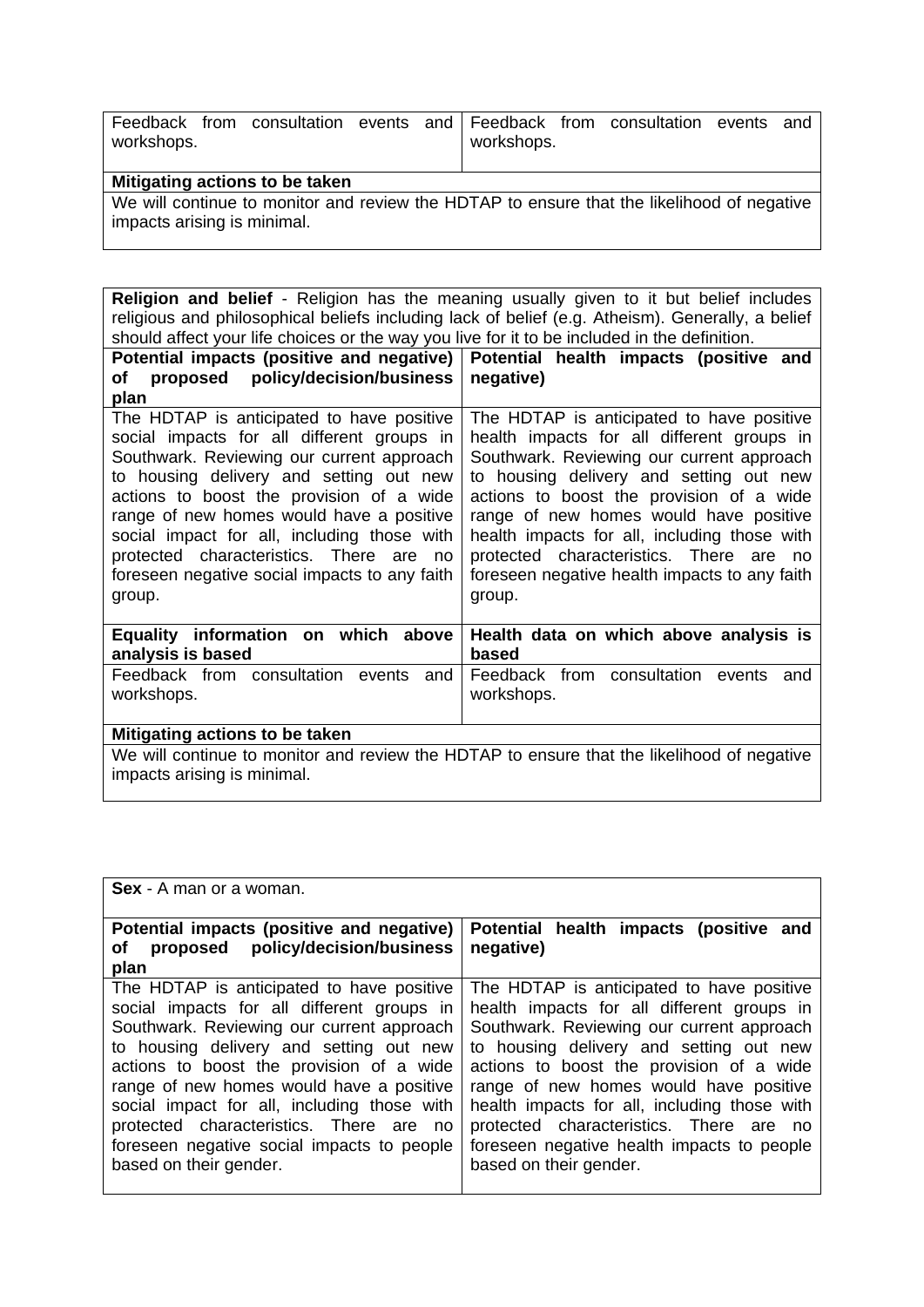| Equality information on which above<br>analysis is based                                                                                                                                                                                                                                                                                                                                                                                                 | Health data on which above analysis is<br>based                                                                                                                                                                                                                                                                                                                                                                                                            |
|----------------------------------------------------------------------------------------------------------------------------------------------------------------------------------------------------------------------------------------------------------------------------------------------------------------------------------------------------------------------------------------------------------------------------------------------------------|------------------------------------------------------------------------------------------------------------------------------------------------------------------------------------------------------------------------------------------------------------------------------------------------------------------------------------------------------------------------------------------------------------------------------------------------------------|
| Feedback from consultation events<br>and                                                                                                                                                                                                                                                                                                                                                                                                                 | Feedback from consultation events<br>and                                                                                                                                                                                                                                                                                                                                                                                                                   |
| workshops.                                                                                                                                                                                                                                                                                                                                                                                                                                               | workshops.                                                                                                                                                                                                                                                                                                                                                                                                                                                 |
| Mitigating actions to be taken                                                                                                                                                                                                                                                                                                                                                                                                                           |                                                                                                                                                                                                                                                                                                                                                                                                                                                            |
| We will continue to monitor and review the HDTAP to ensure that the likelihood of negative<br>impacts arising is minimal.                                                                                                                                                                                                                                                                                                                                |                                                                                                                                                                                                                                                                                                                                                                                                                                                            |
| <b>Sexual orientation</b> - Whether a person's sexual attraction is towards their own sex, the<br>opposite sex or to both sexes                                                                                                                                                                                                                                                                                                                          |                                                                                                                                                                                                                                                                                                                                                                                                                                                            |
| Potential impacts (positive and negative)<br>proposed policy/decision/business<br>of<br>plan                                                                                                                                                                                                                                                                                                                                                             | Potential health impacts (positive and<br>negative)                                                                                                                                                                                                                                                                                                                                                                                                        |
| The HDTAP is anticipated to have positive<br>social impacts for all different groups in<br>Southwark. Reviewing our current approach<br>to housing delivery and setting out new<br>actions to boost the provision of a wide<br>range of new homes would have a positive<br>social impact for all, including those with<br>protected characteristics. There are<br>no<br>foreseen negative social impacts to people<br>based on their sexual orientation. | The HDTAP is anticipated to have positive<br>health impacts for all different groups in<br>Southwark. Reviewing our current approach<br>to housing delivery and setting out new<br>actions to boost the provision of a wide<br>range of new homes would have positive<br>health impacts for all, including those with<br>protected characteristics. There<br>are<br>no<br>foreseen negative health impacts to people<br>based on their sexual orientation. |
| Equality information on which above<br>analysis is based                                                                                                                                                                                                                                                                                                                                                                                                 | Health data on which above analysis is<br>based                                                                                                                                                                                                                                                                                                                                                                                                            |
| Feedback from consultation events and<br>workshops.                                                                                                                                                                                                                                                                                                                                                                                                      | Feedback from consultation events<br>and<br>workshops.                                                                                                                                                                                                                                                                                                                                                                                                     |
| Mitigating actions to be taken                                                                                                                                                                                                                                                                                                                                                                                                                           |                                                                                                                                                                                                                                                                                                                                                                                                                                                            |
| We will continue to monitor and review the HDTAP to ensure that the likelihood of negative<br>impacts arising is minimal.                                                                                                                                                                                                                                                                                                                                |                                                                                                                                                                                                                                                                                                                                                                                                                                                            |

**Socio-economic disadvantage** – although the Equality Act 2010 does not include socioeconomic status as one of the protected characteristics, Southwark Council recognises that this continues to be a major cause of inequality in the borough. Socio economic status is the measure of an area's, an individual's or families economic and social position in relation to others, based on income, education, health, living conditions and occupation.

| Potential impacts (positive and negative)<br>policy/decision/business<br>proposed<br>οf<br>plan | Potential health impacts (positive and<br>negative) |
|-------------------------------------------------------------------------------------------------|-----------------------------------------------------|
| The HDTAP is anticipated to have positive                                                       | The HDTAP is anticipated to have positive           |
|                                                                                                 |                                                     |
| social benefits for people regardless of their                                                  | health benefits for people regardless of their      |
| socio-economic status who are living and                                                        | socio-economic status who are living and            |
| working in Southwark. Reviewing our current                                                     | working in Southwark. Reviewing our current         |
| approach to housing delivery and setting out                                                    | approach to housing delivery and setting out        |
| new actions to boost the provision of a wide                                                    | new actions to boost the provision of a wide        |
| range of new homes would have a positive                                                        | range of new homes would have positive              |